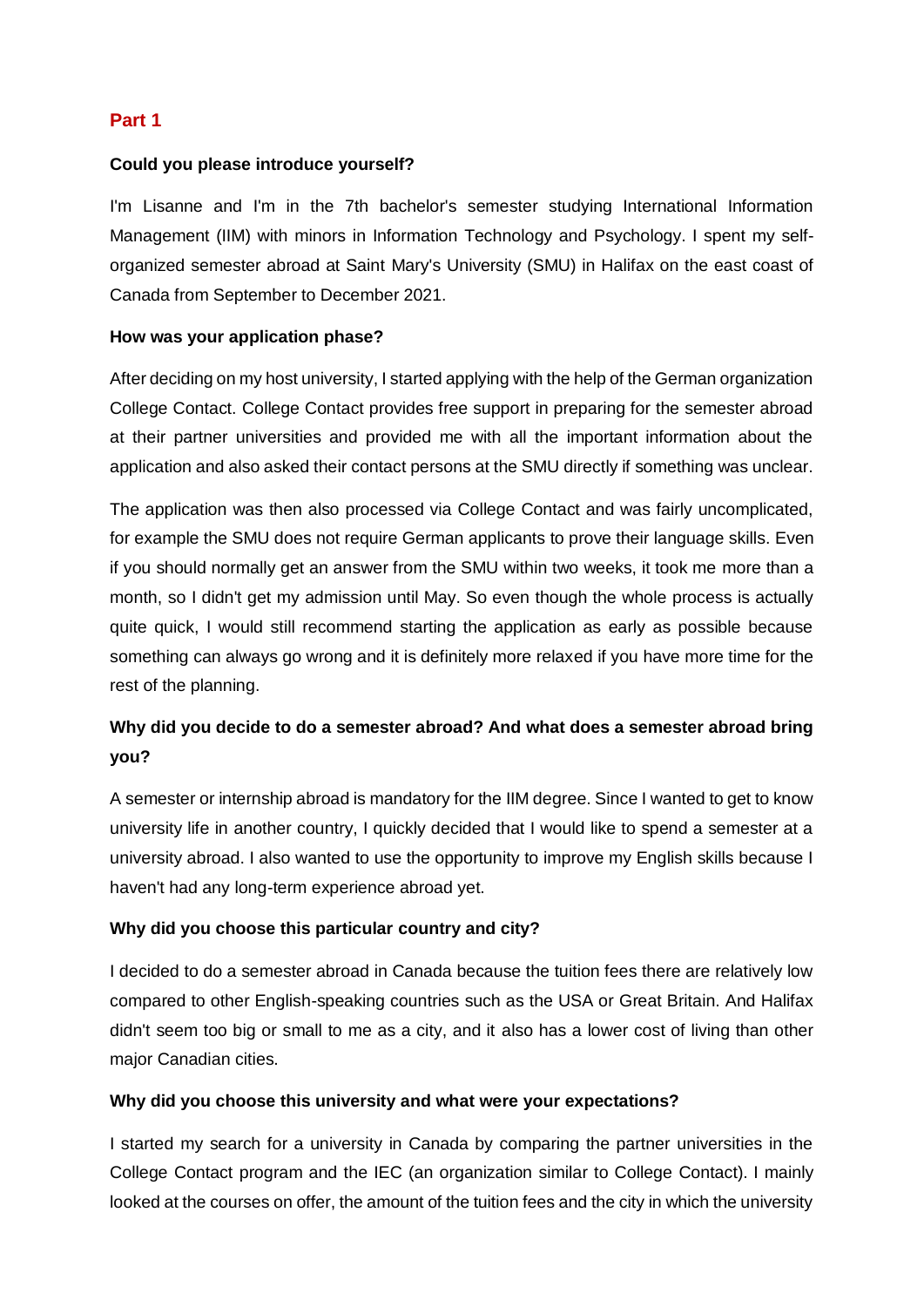is located. So, SMU was quickly shortlisted because they had a wide range of Computer Science, Linguistics, Cultural Studies and Psychology courses, relatively low fees per course compared to other universities and I also liked Halifax even though I had never done it before had heard of the city.

I expected to meet many students from other countries there, because the SMU is known for having a large proportion of international students. So, after doing more detailed research on various universities, also with the help of my advisor at College Contact, I finally decided on SMU.

Thank you for your time

# **Part 2**

## **How were your first days abroad?**

When I booked my flight, it was not yet clear what the quarantine conditions would be for entering Canada at the end of August/beginning of September, so I decided to arrive in mid-August. Fortunately, as a vaccinated person, I did not have to go into quarantine. Therefore, I was in Halifax two weeks before I could move into the dormitory and before the first introductory events at the university started and stayed in an Airbnb.

I used this time to get to know Halifax, to get used to the language and to find my way around the city. I can definitely recommend everyone to arrive a little earlier to arrive in peace and get to know the city a bit, because there is little time for that once Welcome Week starts at the beginning of September.

### **Did you experience any culture shock?**

I didn't experience any real culture shock, because apart from minor differences, life in Canada is not very different from life in Germany. What is a bit special, however, is that you hear the question "How are you?" almost everywhere and from everyone at the beginning of a conversation. So, it is not at all unusual to be asked how you are before paying at the cash register or ordering in a restaurant. As a German, this may seem a bit strange at first, but you quickly get used to this obligatory small talk.

# **Did you have much contact with other exchange students?**

Since the part of international students at SMU is almost 30%, there are also many exchange students in addition to students who complete their entire studies in Canada. As a European, however, you are rather outnumbered and most students come from Asia, South America and Africa.